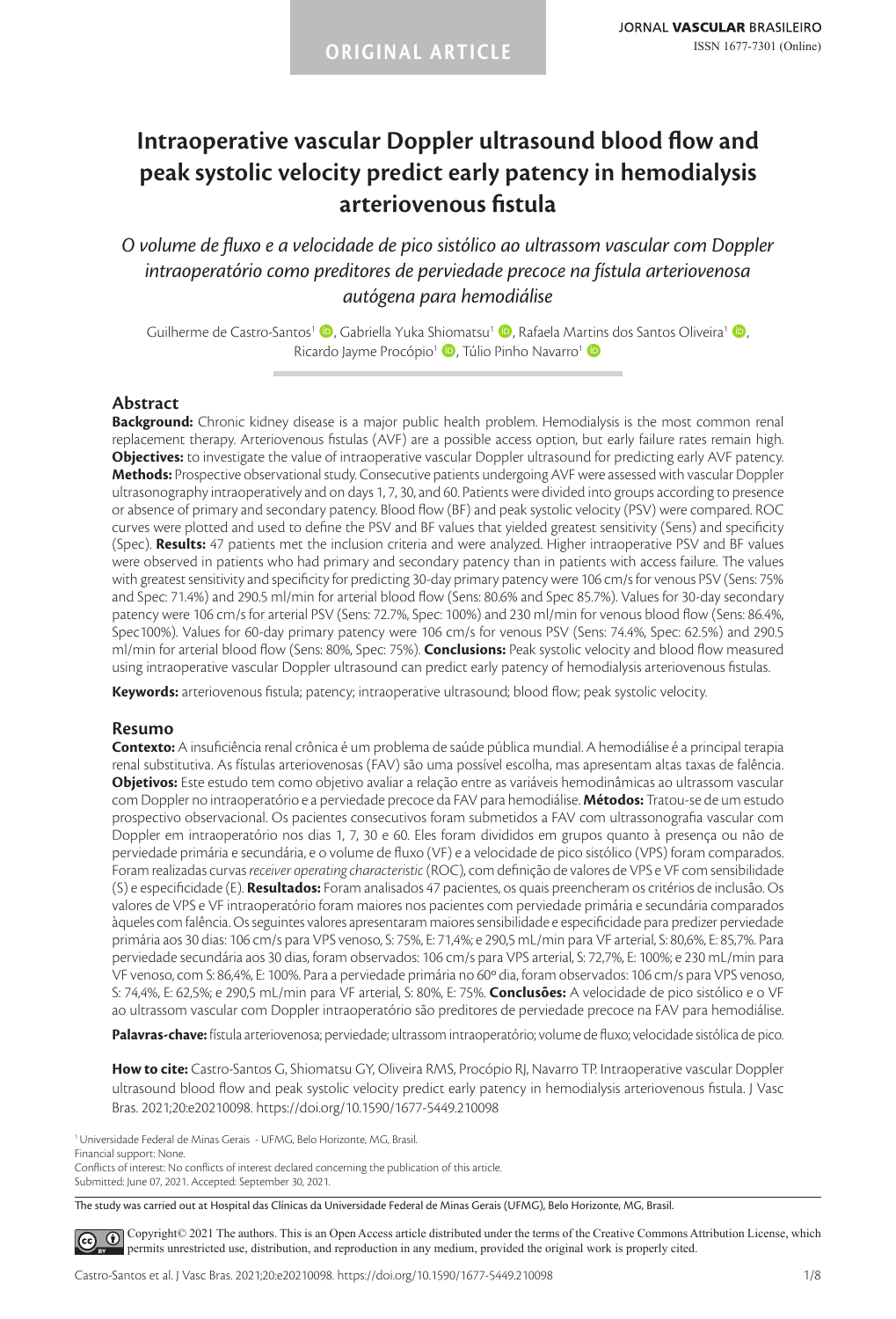#### **INTRODUCTION**

Chronic kidney disease (CKD) is a global public health problem.<sup>1</sup> It is estimated that in 2017 there were 697.5 million cases of CKD in the global population, 16.7 million of which were in Brazil.<sup>1,2</sup> The principal renal replacement therapy method is hemodialysis. It is predicted that the demand for hemodialysis will have more than doubled from 2010 to 2030.<sup>3</sup>

The preferred type of hemodialysis access is an autogenous arteriovenous fistula (AVF).<sup>4</sup> Compared to prostheses and catheters, AVF offers better long-term patency and lower rates of complications, infections, and mortality.5,6 However, it is known that patency rates are not ideal and the early failure rate has a major impact, compromising around 20% of AVFs.<sup>7,8</sup>

Intraoperative vascular Doppler ultrasonography is a very important tool because it can be used to monitor hemodynamic variables in patients undergoing AVF creation.9,10 The objective of this study is to evaluate the relationship between hemodynamic variables measured with intraoperative vascular Doppler ultrasonography and early patency of hemodialysis AVFs.

#### **METHODS**

The study was authorized by the Ethics Committee at the Universidade Federal de Minas Gerais (UFMG), Belo Horizonte, Minas Gerais (MG), Brazil, with CAAE: 03241718.6.0000.5149, decision number: 3.257.774, Brazilian Clinical Trials Registration (Rebec) number: UTN: U1111-1247-880. All patients signed free and informed consent forms, and the confidentiality of participants' data was fully preserved throughout the process.

The design is an observational, prospective, cohort study. Patients over the age of 18 who underwent elective hemodialysis AVF creation were selected consecutively at the Hospital das Clínicas da UFMG, Belo Horizonte, MG, Brazil, from May 2019 through December 2020. Patients whose access was created using a prosthetic arteriovenous loop were excluded. In order to reduce the risk of selection bias, all patients who underwent creation of a definitive hemodialysis access during the study period were invited to take part in the study. All of the patients who were invited to take part agreed to participate.

Preoperative assessment included clinical examination and mapping with vascular Doppler ultrasound. The most distal arteriovenous anastomosis site possible was preferred, with minimum diameters of 2 mm for the donor artery and 3 mm for the recipient vein. The patient was also examined with vascular Doppler ultrasonography during the operation. All fistulas and vascular Doppler ultrasonography examinations were

performed by the same vascular surgeon, following the hospital's protocols.

#### **Surgical procedure**

Radial-cephalic, brachial-cephalic, brachial-basilic, and ulnar-basilic fistulas were created according to the hospital's protocols with brachial plexus block or local anesthesia and local intra-arterial and intravenous administration of heparin solution at 1:100. Brachial $b$ asilic fistulas were created in a single intervention $\mathbf{u}$  with superficial and anterior displacement of the vein. Brachial-brachial fistulas were created in a single operation or in two stages. Single-step surgery was performed using the technique described by Bazan and Schanzer.<sup>12</sup> Two-step procedures consisted of side-to-side anastomosis of the brachial vessels and later superficialization of the most appropriate vein, according to maturation criteria.

# **Assessment with vascular Doppler ultrasonography**

Vascular Doppler ultrasonography was conducted using a Philips CX 50 US (Philips Medical Systems, Andover, MA, United States) with a L9-3 linear transducer (frequency: 9-3 MHz) for intraoperative examinations and a Toshiba Aplio 300 US (Toshiba Medical Systems, Tokyo, Japan) with a L9-3 linear matrix transducer (frequency: 9-3 MHz) for postoperative examinations. There was therefore no direct comparison of variables from the two different systems.

For the intraoperative examination, the values analyzed were those obtained immediately after arteriovenous anastomosis. The diameters of target arteries and veins were measured as the vertical distance between the external walls of the artery and vein, using the electronic measurement tool on the vascular Doppler ultrasonography machine. Hemodynamic parameters were measured with a sagittal scan of the target artery and vein, approximately 3 cm proximal to the anastomosis with optimization in ultrasound B-mode. The pulsed wave Doppler ultrasound mode was then activated and the gate was placed on the center of the arterial or venous lumen and its sample volume set to 3 mm. The angle of insonation (defined as the angle between the ultrasound beam and the direction of blood flow) was then adjusted and maintained at 60 degrees or less. The pulsed Doppler spectral wave form trace was then activated and its scale adjusted. Assuming that an ideal pulsed Doppler spectral wave form was obtained, it was traced automatically and the vessel hemodynamic parameters displayed and saved. These parameters include the peak systolic velocity (PSV, cm/s) and mean velocity (Vm, cm/s). The values shown are the mean of three consecutive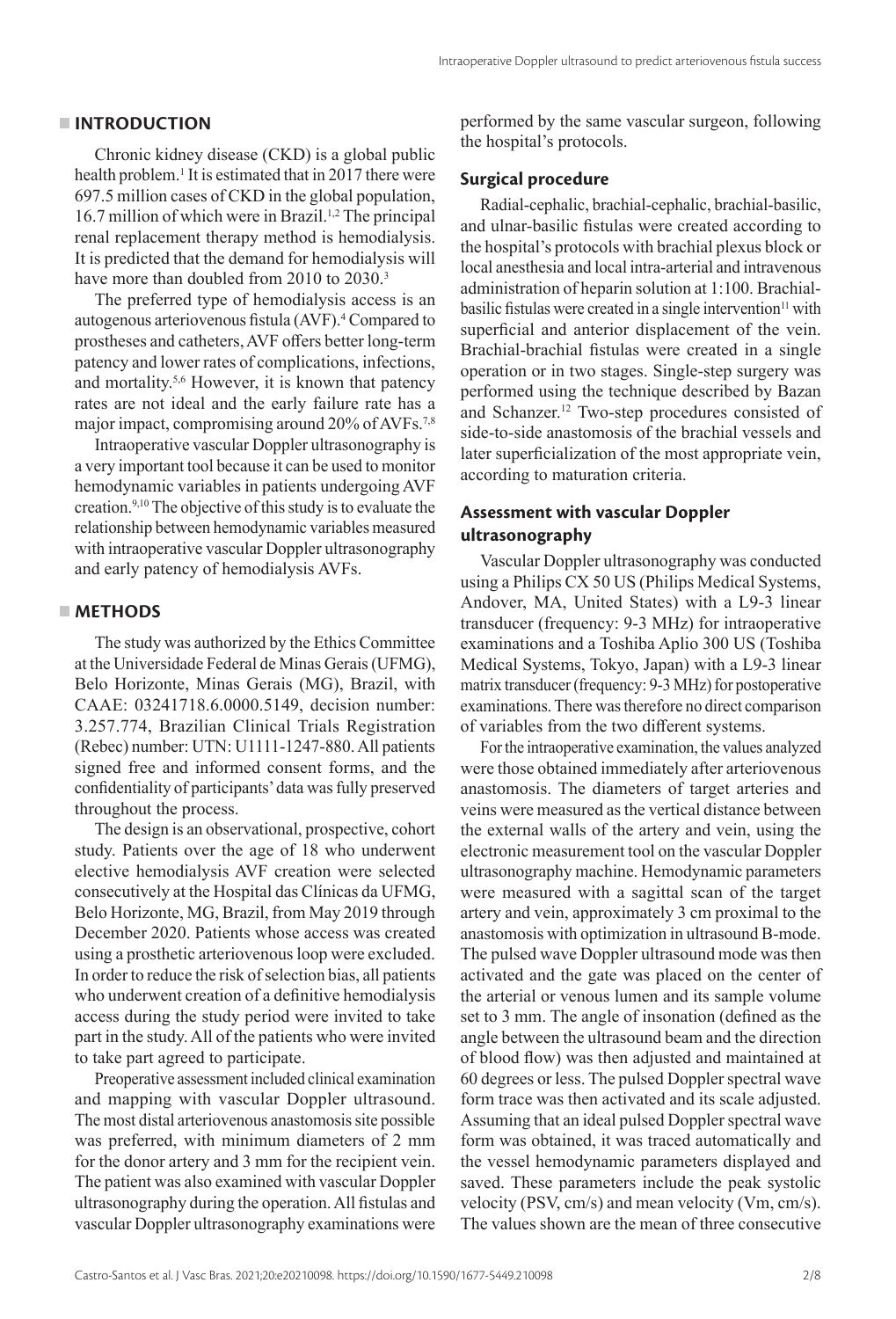cardiac cycles. The cross-sectional area of the vessel was calculated assuming that the artery and the vein had a circular cross-section. Blood flow (BF) was subsequently calculated as the product of Vm and cross-sectional area, using the Doppler vascular ultrasound machine's software.

#### **Patency assessment**

Patency was defined as presence of intravascular flow through the recipient vein and assessed using Doppler vascular ultrasound intraoperatively and on postoperative days 1, 7, 30, and 60. Primary patency was defined as a patent fistula with no need for any **RESULTS** type of intervention. Secondary patency was defined as a patent fistula with or without intervention.

#### **Sample size calculation**

Sample size was calculated using measures of asymmetrical sampling between groups (4:1), considering patency on day 30 vs. arterial BF, with alpha of 0.05 and beta of 0.2, and using data from Saucy et al.,<sup>13</sup> in which mean  $1 = 230(194)$  and mean  $2 = 98(65)$ , achieving sufficiency with  $25+6$  patients, the sample size for this study.

### **Statistical analysis**

Patients were allocated to groups according to presence or absence of primary and secondary patency on postoperative days 1, 7, 30, and 60. Individual, demographic, and hemodynamic intraoperative vascular Doppler ultrasound (PSV and arterial and venous BF) variables were compared between groups. Normality was assessed with the Shapiro-Wilk test. Comparisons between groups were made using the Welch *t* test, the Mann-Whitney test, and Fisher's exact test, as appropriate, and patency prediction models were analyzed using receiver operating characteristic (ROC) curves. Patency rates were illustrated using Kaplan-Meier plots. All analyses were performed using Prism GraphPad 9.00 (GraphPad Software, San Diego, CA, United States) for iOS.

Fifty-one patients were selected for the study. Four of them underwent creation of polytetrafluoroethylene (PTFE) prosthetic arteriovenous accesses and were excluded from the sample (Figure 1). Demographic and individual data are shown in Tables 1 and 2. No participants were lost to the sample during the period.

Primary and secondary patency rates were, respectively, 89.4% and 93.6% on postoperative day 1; 87.2% and 93.6% on day 7; 86.96% and 96.62% on day 30; and 82.98% and 91.49% on day 60 (Figure 2). Five patients had thrombosis on day 1, two of whom underwent thromboembolectomy with a Fogarty catheter followed by reconstruction of the anastomosis and systemic anticoagulation with unfractionated heparin and warfarin; one of whom underwent creation of a



Figure 1. Flow diagram illustrating the study design. An abandoned access is an access that is no longer usable for dialysis. When this occurs, a new access must be created. POD = postoperative day(s).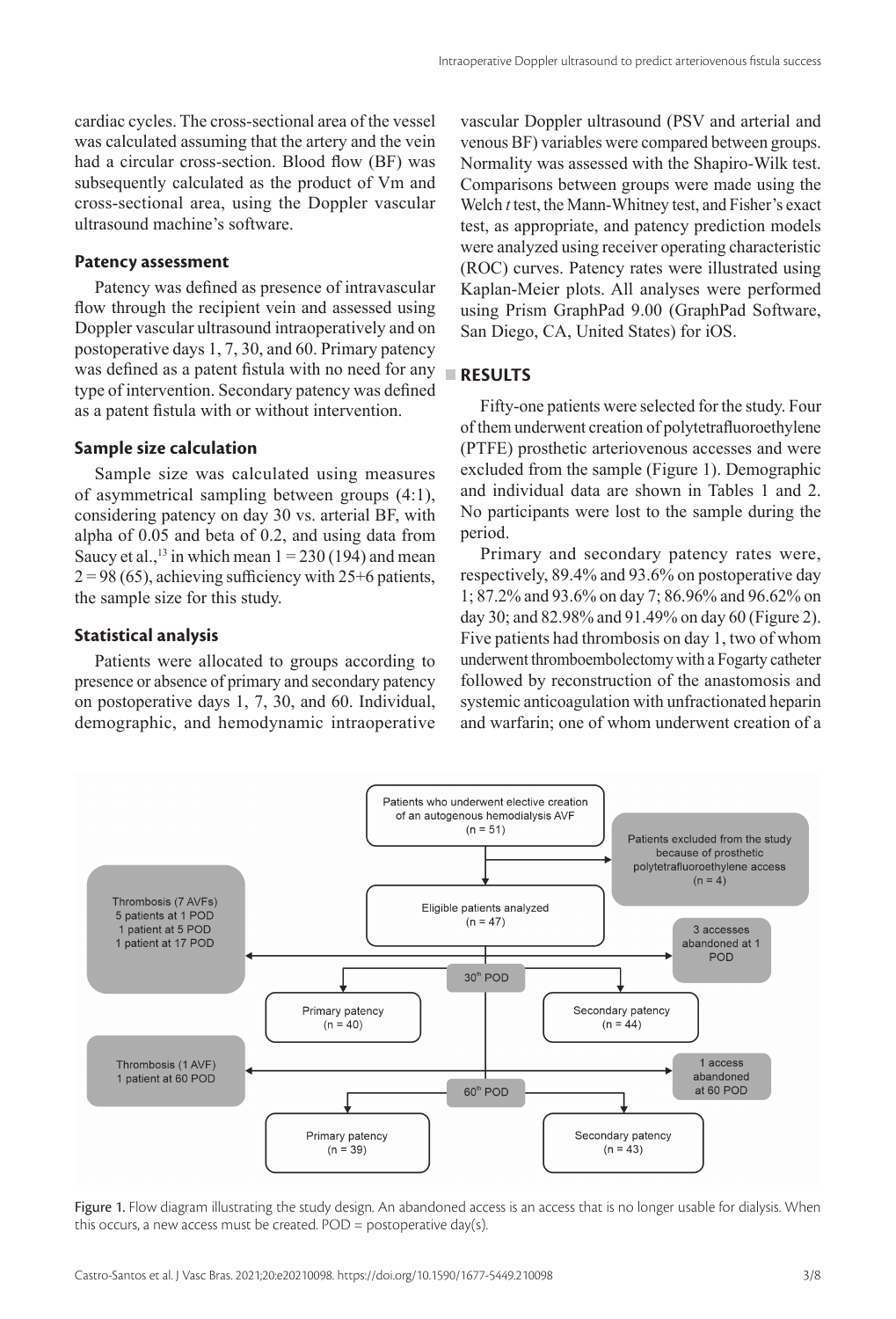more proximal substitute anastomosis; and two of whom were not reoperated. One patient suffered an occlusion on the 4th postoperative day and underwent thromboembolectomy with a Fogarty catheter followed by reconstruction of the anastomosis and systemic anticoagulation with unfractionated heparin and warfarin. This patient had two episodes of hematoma of the surgical wound, needing for surgical drainage and prompting suspension of systemic anticoagulation. On the 17th postoperative day, another patient exhibited thrombosis of the AVF, requiring thromboembolectomy with a Fogarty catheter, followed by reconstruction of the anastomosis and systemic anticoagulation with unfractionated heparin and warfarin. On the

Table 1. Individual variables, comorbidities, preoperative laboratory tests, and imaging exams.

| cosco, anna mnagmig examis.                   |                           |
|-----------------------------------------------|---------------------------|
| Age (mean $\pm$ SD)                           | $56 \pm 15.8$             |
| Male (%)                                      | 22(46)                    |
| BMI (mean ± SD)                               | $26.4 \pm 5.9$            |
| Diabetes (%)                                  | 19 (40)                   |
| Hypertension (%)                              | 40 (85)                   |
| Pre-dialysis (%)                              | 33 (70)                   |
| Brachial plexus block (%)                     | 38 (81)                   |
| Hemoglobin (mean $\pm$ SD)                    | $11.3 \pm 1.75$           |
| Urea (mean $\pm$ SD)                          | 120±37                    |
| Median creatinine<br>(interquartile range)    | $4.43(3.2-6.7)$           |
| Platelets - mean<br>(minimum-maximum)         | 225,000 (187,000-272,000) |
| $INR$ (mean $\pm$ SD)                         | $0.96 \pm 0.05$           |
| Diameter of donor artery<br>(mean ± SD)       | $3.88 \pm 1.40$           |
| Diameter of recipient vein<br>$(mean \pm SD)$ | $3.57 \pm 1.36$           |
|                                               |                           |

 $SD = standard deviation$ ; BMI = body mass index; INR = international normalized ratio.

Table 2. Types of arteriovenous fistula and number of prior surgeries.

| AVF types (%)         | Radial-cephalic   | 17(36.17)  |
|-----------------------|-------------------|------------|
|                       | Brachial-basilic  | 9(19.15)   |
|                       | Brachial-brachial | 2(4.25)    |
|                       | Brachial-cephalic | 16 (34.04) |
|                       | Ulnar-basilic     | 1(2.13)    |
|                       | Ulnar-ulnar       | 1(2.13)    |
|                       | Radial-basilic    | 1(2.13)    |
| Previous fistulas (%) | 0                 | 66 (31)    |
|                       | 1                 | 17(8)      |
|                       | $\overline{2}$    | 15(7)      |
|                       | 3                 | 2(1)       |

60th postoperative day, another patient exhibited occlusion of the AVF after a puncture accident and was not reoperated (Figure 1).

Comparison of intraoperative arterial and venous PSV and BF showed that values were higher for functional fistulas than non-functional fistulas, both when evaluated according to primary patency and according to secondary patency (Figure 3). Comparison of intraoperative arterial and venous PSV and BF between groups with and without patent AVF at 60 days revealed that values were higher for the primary patency group, but not for the secondary patency group (Table 3)

These results were used to construct predictive models of primary and secondary patency on the 30th day after creation of the AVF and primary patency on the 60th day, according to hemodynamic variables. Among the several ROC curves plotted for 30-day primary patency, arterial BF proved to be the variable with greatest predictive value (area under the curve



Figure 2. Primary and secondary patency of hemodialysis arteriovenous fistulas up to the 60th postoperative day.



Figure 3. Intraoperative spectral analysis of the recipient vein soon after creation of the anastomosis. 2A) Fistula non-functional on 1st postoperative day. Peak systolic velocity (PSV) = 56 cm/s and blood flow  $= 142$  mL/min. 2B) Fistula functional on 1st postoperative day. PSV = 192 cm/s and blood flow = 463 mL/min. TAMV = Time-average maximum velocity.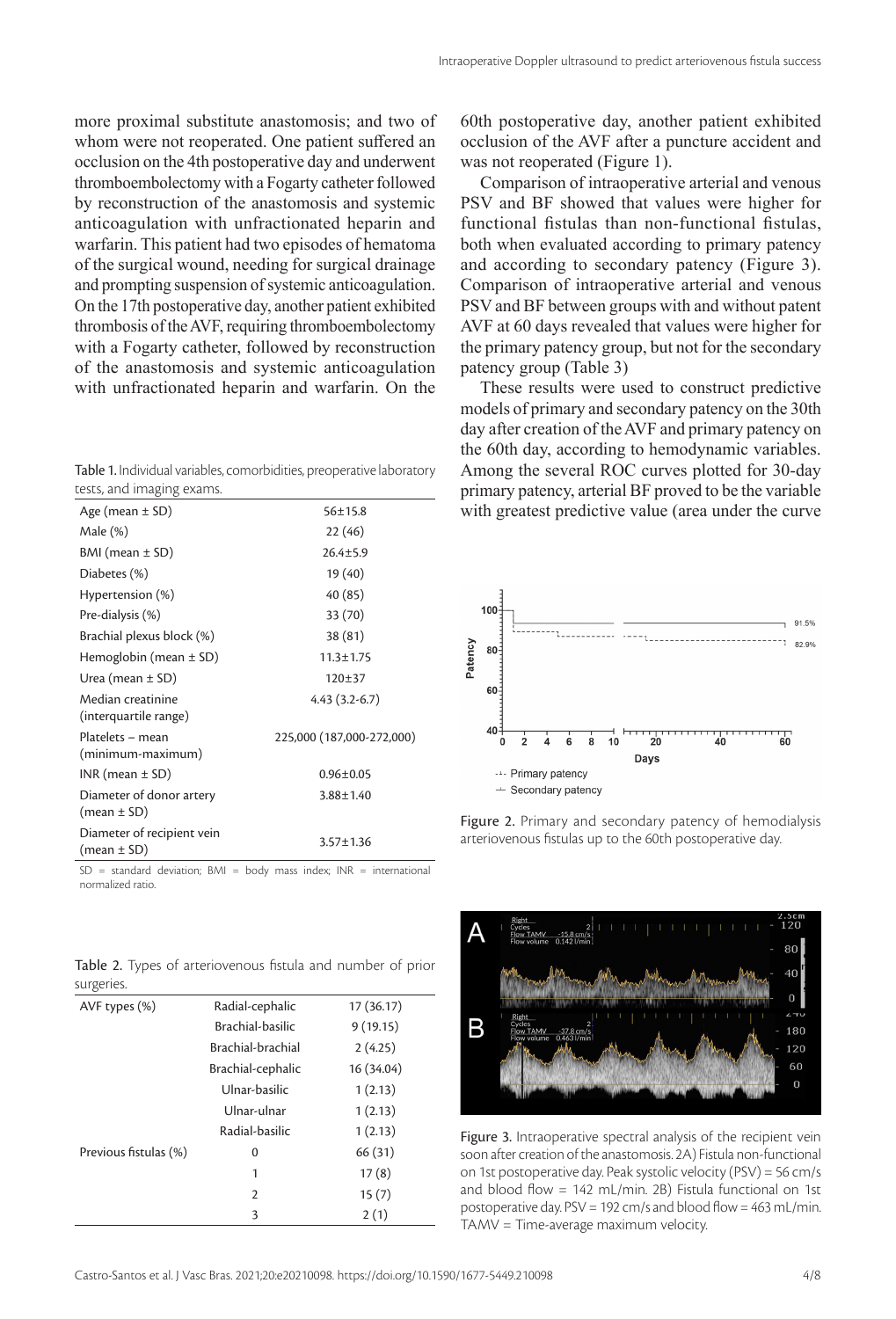| Primary patency on 30th postoperative day. Values expressed as means and standard deviations   |                  |               |        |  |  |  |
|------------------------------------------------------------------------------------------------|------------------|---------------|--------|--|--|--|
|                                                                                                | Yes ( $n = 40$ ) | No $(n = 7)$  | p      |  |  |  |
| PSV artery cm/s                                                                                | 150 (70.08)      | 82.93 (33.66) | 0.0082 |  |  |  |
| PSV vein cm/s                                                                                  | 170 (80.72)      | 93.66 (46.86) | 0.0038 |  |  |  |
| BF artery mL/min                                                                               | 634 (444)        | 266 (261)     | 0.0084 |  |  |  |
| BF vein mL/min                                                                                 | 602 (462)        | 432 (272)     | 0.4451 |  |  |  |
| Secondary patency on 30th postoperative day. Values expressed as means and standard deviations |                  |               |        |  |  |  |
|                                                                                                | Yes ( $n = 44$ ) | No $(n = 3)$  | p      |  |  |  |
| PSV artery cm/s                                                                                | 144.4 (69.47)    | 72.3 (37.26)  | 0.0498 |  |  |  |
| PSV vein cm/s                                                                                  | 165.5 (78.8)     | 58.47 (37.69) | 0.0104 |  |  |  |
| BF artery mL/min                                                                               | 605.7 (439)      | 156.3 (100.1) | 0.0132 |  |  |  |
| BF vein mL/min                                                                                 | 557.6 (330.8)    | 147.3 (78.14) | 0.0028 |  |  |  |
| Primary patency on 60th postoperative day. Values expressed as means and standard deviations   |                  |               |        |  |  |  |
|                                                                                                | Yes $(n = 39)$   | $No (n = 8)$  | p      |  |  |  |
| PSV artery cm/s                                                                                | 150.2 (70.92)    | 88.79 (35.30) | 0.0157 |  |  |  |
| PSV vein cm/s                                                                                  | 170.3 (81.76)    | 102, (49.49)  | 0.0065 |  |  |  |
| BF artery mL/min                                                                               | 629.5 (449.6)    | 333.3 (308.1) | 0.042  |  |  |  |
| BF vein mL/min                                                                                 | 552.5 (323.7)    | 428.5 (397.9) | 0.1185 |  |  |  |
| Secondary patency on 60th postoperative day. Values expressed as means and standard deviations |                  |               |        |  |  |  |
|                                                                                                | Yes ( $n = 43$ ) | No $(n = 4)$  | p      |  |  |  |
| PSV artery cm/s                                                                                | 144.7 (70.26)    | 86.68 (41.86) | 0.1058 |  |  |  |
| PSV vein cm/s                                                                                  | 165.6 (79.73)    | 84.10 (59.8)  | 0.0508 |  |  |  |
| BF artery mL/min                                                                               | 600.6 (443.8)    | 318.3 (334.0) | 0.1411 |  |  |  |
| BF vein mL/min                                                                                 | 394.8 (498.9)    | 544.1 (322.3) | 0.146  |  |  |  |

Table 3. Comparison of arterial and venous peak systolic velocity (PSV) and blood flow volume (BF) measured with intraoperative vascular Doppler ultrasound for patent and non-patent AVF at 30 and 60 postoperative days.

 $[AUC] = 0.8095$ ) (Figure 4). The cutoff points with greatest sensitivity and specificity for predicting functional AVFs with primary patency on the 30th postoperative day were 105.5 cm/s for arterial PSV, with sensitivity of 72.5% (95% confidence interval [95%CI]: 57.17-83.89%) and specificity of 71.4% (95%CI: 35.89-94.92%); 106 cm/s for venous PSV, with sensitivity of 75% (95%CI: 59.81-85.81%) and specificity of 71.4% (95%CI: 35.89-94.92%); and 290.5 mL/min for arterial BF, with sensitivity of 80.6% (95%CI: 64.97-90.25%) and specificity of 85.7% (95%CI: 48.69-99.27%) (Table 4).

The variable with greatest predictive value for secondary patency 30 days after creation of the AVF was venous BF ( $AUC = 0.9545$ ) (Figure 5). The cutoff points with greatest sensitivity and specificity to predict this outcome were 106 cm/s for arterial PSV, with sensitivity of 72.7% (95%CI: 58.15-83.65%) and specificity of 100% (95%CI: 43.85-100%); 230 mL/ min for venous BF, with sensitivity of 86.4% (95%CI:



Figure 4. Receiver operating characteristic (ROC) curves comparing intraoperative vascular Doppler ultrasound variables and primary patency at 30 days. PSV = peak systolic velocity;  $BF = blood flow$ ;  $AUC = area under the curve$ .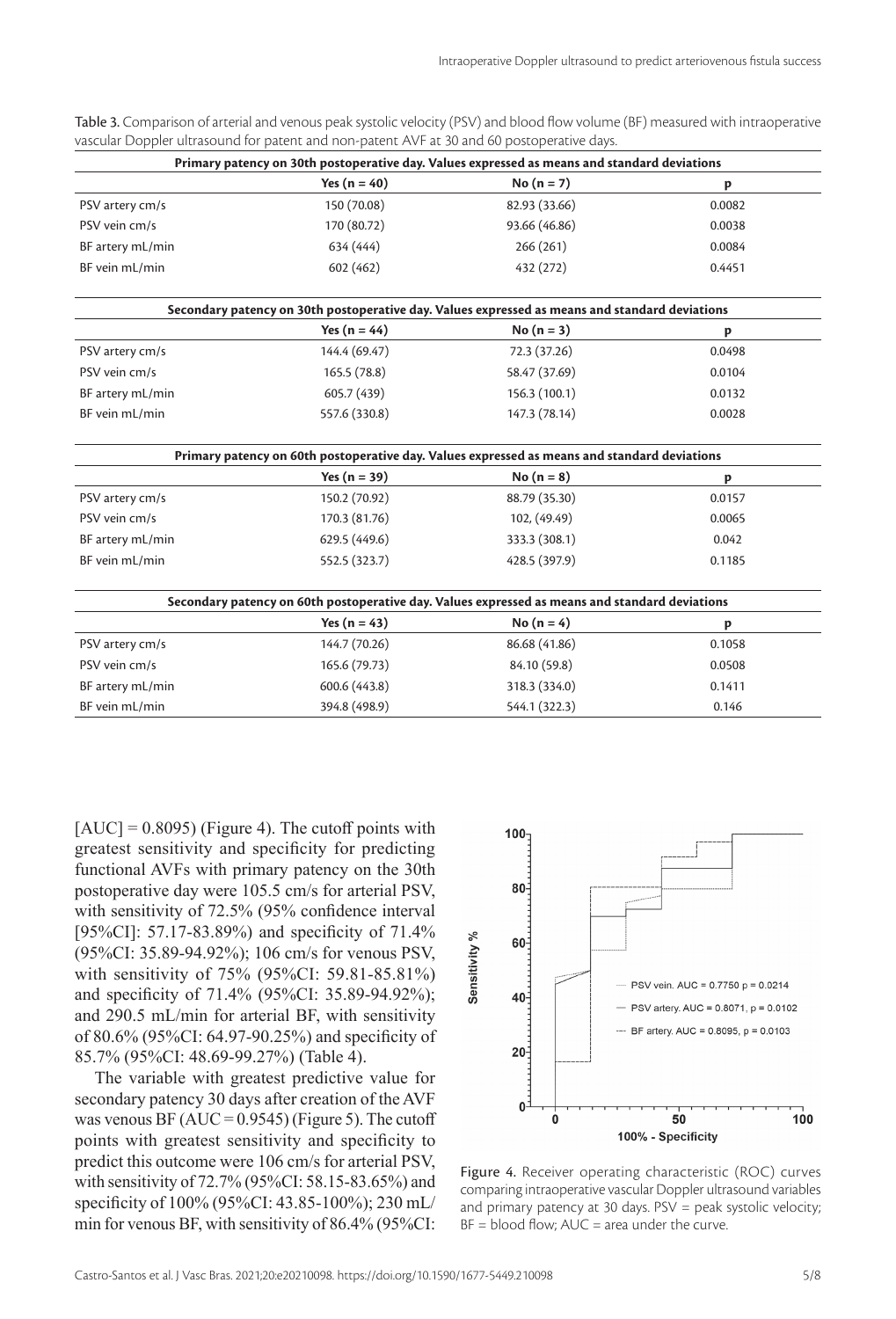Table 4. Sensitivity and specificity of a selection of cutoff points for arterial and venous peak systolic velocity (PSV) and blood flow (BF) measured with intraoperative vascular Doppler ultrasound for detection of primary and secondary patency at 30 postoperative days and primary patency at 60 postoperative days.

| 30-day primary patency |                        |             |                          |             |                  |  |  |  |
|------------------------|------------------------|-------------|--------------------------|-------------|------------------|--|--|--|
|                        | Value                  | Sensitivity | 95%CI                    | Specificity | 95%CI            |  |  |  |
| PSV artery cm/s        | > 99.40                | 72.5        | 57.17% to 83.89%         | 57.1        | 25.05% to 84.18% |  |  |  |
|                        | >105.5                 | 72.5        | 57.17% to 83.89%         | 71.4        | 35.89% to 94.92% |  |  |  |
|                        | >108.5                 | 70.0        | 54.57% to 81.93%         | 71.4        | 35.89% to 94.92% |  |  |  |
| PSV vein cm/s          | > 93.85                | 80.0        | 65.24% to 89.50%         | 57.1        | 25.05% to 84.18% |  |  |  |
|                        | > 99.15                | 77.5        | 62.50% to 87.68%         | 57.1        | 25.05% to 84.18% |  |  |  |
|                        | >106.0                 | 75.0        | 59.81% to 85.81%         | 71.4        | 35.89% to 94.92% |  |  |  |
| BF artery mL/min       | > 262.5                | 80.6        | 64.97% to 90.25%         | 71.4        | 35.89% to 94.92% |  |  |  |
|                        | > 290.5                | 80.6        | 64.97% to 90.25%         | 85.7        | 48.69% to 99.27% |  |  |  |
|                        | > 318.5                | 77.8        | 61.92% to 88.28%         | 85.7        | 48.69% to 99.27% |  |  |  |
|                        |                        |             | 30-day secondary patency |             |                  |  |  |  |
|                        | Value                  | Sensitivity | 95%CI                    | Specificity | 95%CI            |  |  |  |
| PSV artery cm/s        | > 93.85                | 77.3        | 63.01% to 87.16%         | 66.7        | 11.85% to 98.29% |  |  |  |
|                        | > 99.15                | 75.0        | 60.56% to 85.43%         | 66.7        | 11.85% to 98.29% |  |  |  |
|                        | >106.0                 | 72.7        | 58.15% to 83.65%         | 100.0       | 43.85% to 100.0% |  |  |  |
| BF vein mL/min         | > 219.0                | 88.6        | 76.02% to 95.05%         | 66.7        | 11.85% to 98.29% |  |  |  |
|                        | > 225.0                | 86.4        | 73.29% to 93.60%         | 66.7        | 11.85% to 98.29% |  |  |  |
|                        | > 230.0                | 86.4        | 73.29% to 93.60%         | 100.0       | 43.85% to 100.0% |  |  |  |
| BF artery cm/s         | > 238.5                | 80.0        | 65.24% to 89.50%         | 66.7        | 11.85% to 98.29% |  |  |  |
|                        | > 251.5                | 77.5        | 62.50% to 87.68%         | 66.7        | 11.85% to 98.29% |  |  |  |
|                        | > 262.5                | 77.5        | 62.50% to 87.68%         | 100.0       | 43.85% to 100.0% |  |  |  |
|                        | 60-day primary patency |             |                          |             |                  |  |  |  |
|                        | Value                  | Sensitivity | 95%CI                    | Specificity | 95%CI            |  |  |  |
| PSV artery cm/s        | > 99.40                | 71.8        | 56.22% to 83.46%         | 50.0        | 21.52% to 78.48% |  |  |  |
|                        | >105.5                 | 71.8        | 56.22% to 83.46%         | 62.5        | 30.57% to 86.32% |  |  |  |
|                        | >108.5                 | 69.2        | 53.58% to 81.43%         | 62.5        | 30.57% to 86.32% |  |  |  |
| PSV vein cm/s          | >106.0                 | 74.4        | 58.92% to 85.43%         | 62.5        | 30.57% to 86.32% |  |  |  |
|                        | >111.1                 | 71.8        | 56.22% to 83.46%         | 62.5        | 30.57% to 86.32% |  |  |  |
|                        | >114.6                 | 69.2        | 53.58% to 81.43%         | 62.5        | 30.57% to 86.32% |  |  |  |
| BF artery mL/min       | > 262.5                | 80.0        | 64.11% to 89.96%         | 62.5        | 30.57% to 86.32% |  |  |  |
|                        | > 290.5                | 80.0        | 64.11% to 89.96%         | 75.0        | 40.93% to 95.56% |  |  |  |
|                        | > 318.5                | 77.1        | 60.98% to 87.93%         | 75.0        | 40.93% to 95.56% |  |  |  |

95%CI = 95% confidence interval.

73.29-93.60%) and specificity of 100% (95%CI: 43.85-100%); and 262.5 mL/min for arterial BF, with sensitivity of 77.5% (95%CI: 62.5-87.68%) and specificity of 100% (95%CI: 43.85-100%) (Table 4).

For primary patency on the 60th postoperative **DISCUSSION** day, arterial PSV, venous PSV, and arterial BF had AUC of 0.7692, 0.7356, and 0.7321, respectively (Figure 6). The cutoff points yielding the greatest values for sensitivity and specificity for this outcome were 105.5 cm/s for arterial PSV, with sensitivity of 71.8% (95%CI: 56.22-83.46%) and specificity of 62.5% (95%CI: 30.57-86.32%), 106 cm/s for venous PSV, with sensitivity of 74.4% (95%CI: 58.92-85.43%) and specificity of 62.5% (95%CI: 30.57-86.32%),

and 290.5 mL/min for arterial BF, with sensitivity of 80% (95%CI: 64.11-89.96%) and specificity of 75% (95%CI: 40.93-95.56%).

Intraoperative hemodynamic parameters proved to be potential predictors of hemodialysis AVF patency. Arterial BF exhibited the greatest predictive value for primary patency on the 30th day, with sensitivity exceeding 80% with a cutoff point of 290.5 mL/min. In turn, venous BF was the variable with greatest predictive value for secondary patency on the 30th day, with sensitivity exceeding 85% and specificity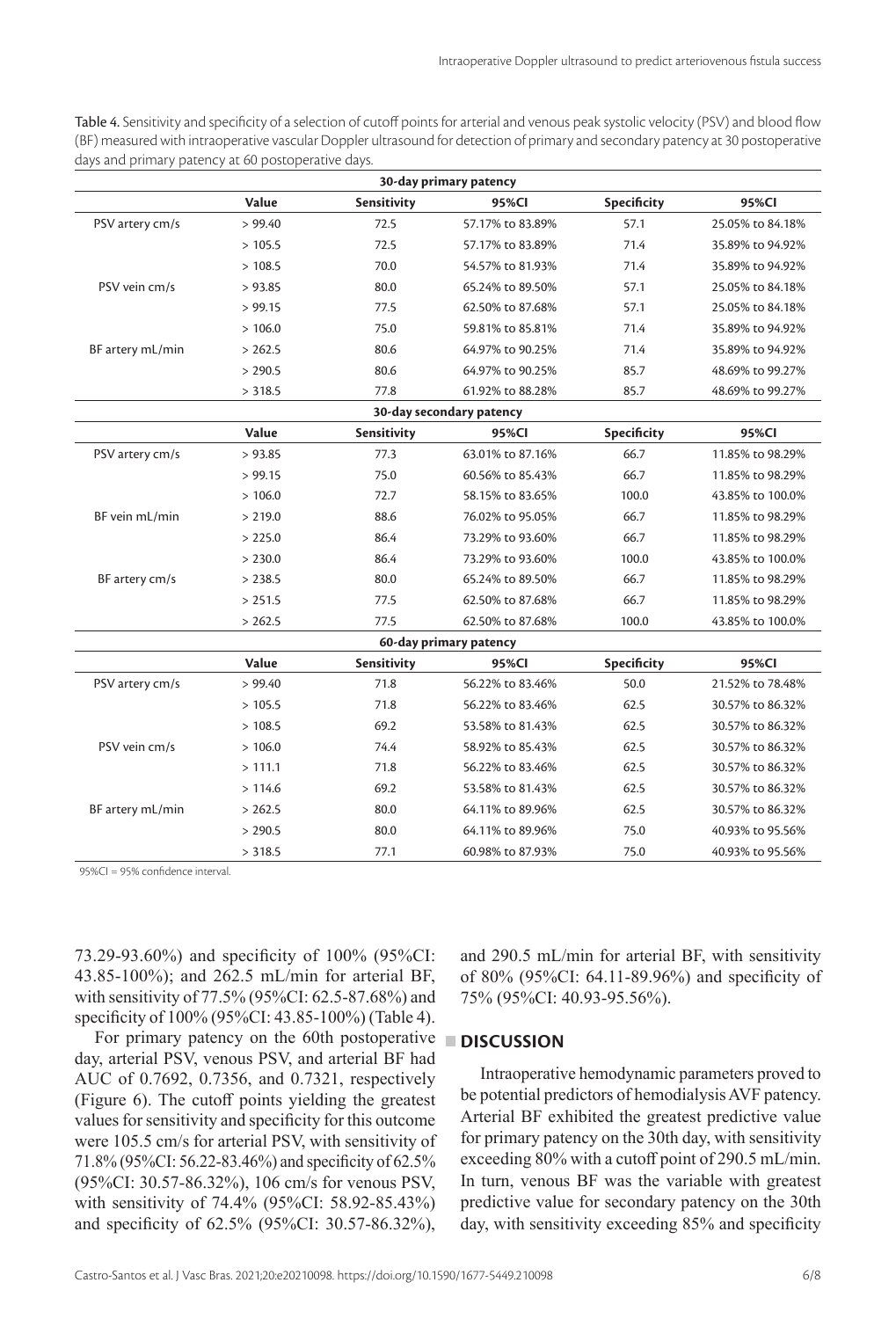



Figure 5. Receiver operating characteristic (ROC) curves comparing intraoperative vascular Doppler ultrasound variables and secondary patency at 30 days. PSV = peak systolic velocity;  $BF = blood$  flow;  $AUC = area$  under the curve.



Figure 6. Receiver operating characteristic (ROC) curves comparing intraoperative vascular Doppler ultrasound variables and primary patency at 60 days. PSV = peak systolic velocity; BF = blood flow.

of 100% with a cutoff point of 230 mL/min. Arterial and venous PSV demonstrated predictive power for primary patency on the 60th day, with cutoff points of 105.5 cm/s and 106 cm/s, respectively, yielding sensitivity in excess of 70%.

Several studies have already demonstrated an association between intraoperative BF and the main outcomes of AVFs. Saucy et al.<sup>13</sup> analyzed predictors of failure to mature within 30 days of creation of radial-cephalic AVFs, identifying an intraoperative BF cutoff point of 120 mL/min, but with a lower patency rate (77.58%). Cyrek et al.<sup>14</sup> compared. radial-cephalic AVFs with high  $(> 200 \text{ mL/min})$  and low intraoperative BF (< 200 mL/min), observing significantly higher primary and secondary 1-year patency rates in high-flow AVFs (100% and 93.15%, respectively) when compared with low-flow AVFs (81.25% and 75%, respectively). Other observational studies have reiterated this same relationship between postoperative BF and AVF failure, identifying cutoff points ranging from 160 mL/min to 300 mL/min.<sup>15,16</sup>

With regard to PSV values, several studies have confirmed the association observed. Karanan et al.<sup>17</sup> analyzed AVF outcomes according to the arterial PSV value on postoperative days 1 and 8, confirming that PSV was a significant predictor of AVF outcome. Similarly, Abreu et al.<sup>18</sup> conducted a 5-year follow-up study that demonstrated that PSV in ulnar and radial arteries had predictive value for secondary patency.

We observe certain limitations of this study. It is a single-center study with a single observer, so interobserver variations and biases were neither assessed nor validated. The sample was highly heterogeneous, with a wide variety of AVF types. Two different ultrasonography systems were employed. A Philips CX 50 was used for intraoperative examinations and a Toshiba Aplio 300 was used for postoperative examinations. There may be a minor variation in PSV and BF values measured by the two machines. The study also had a small patient sample, so univariate analysis was employed, which can lead to certain limitations, primarily related to the possibility of predicting a given outcome. Another important limitation was the small number of primary patency failure events by day 30, which could have contributed to the very wide CIs.

The subject investigated in this study still constitutes an open question and one that has been studied little. Since intraoperative vascular Doppler ultrasonography is an investigative method that is widely available and has no side effects or risks for patients, it is an important tool for vascular surgeons. This examination provides important variables in real time, which can correlate with short-term success of the surgery and may provoke changes to the surgical strategy during the procedure, leading to re-creation of an access or even to a change of anastomosis site, depending on the PSV and BF values observed. Although PSV has lower sensitivity and specificity than BF, it is a variable that is easy to obtain and analyze and is available on almost all vascular ultrasonography systems.